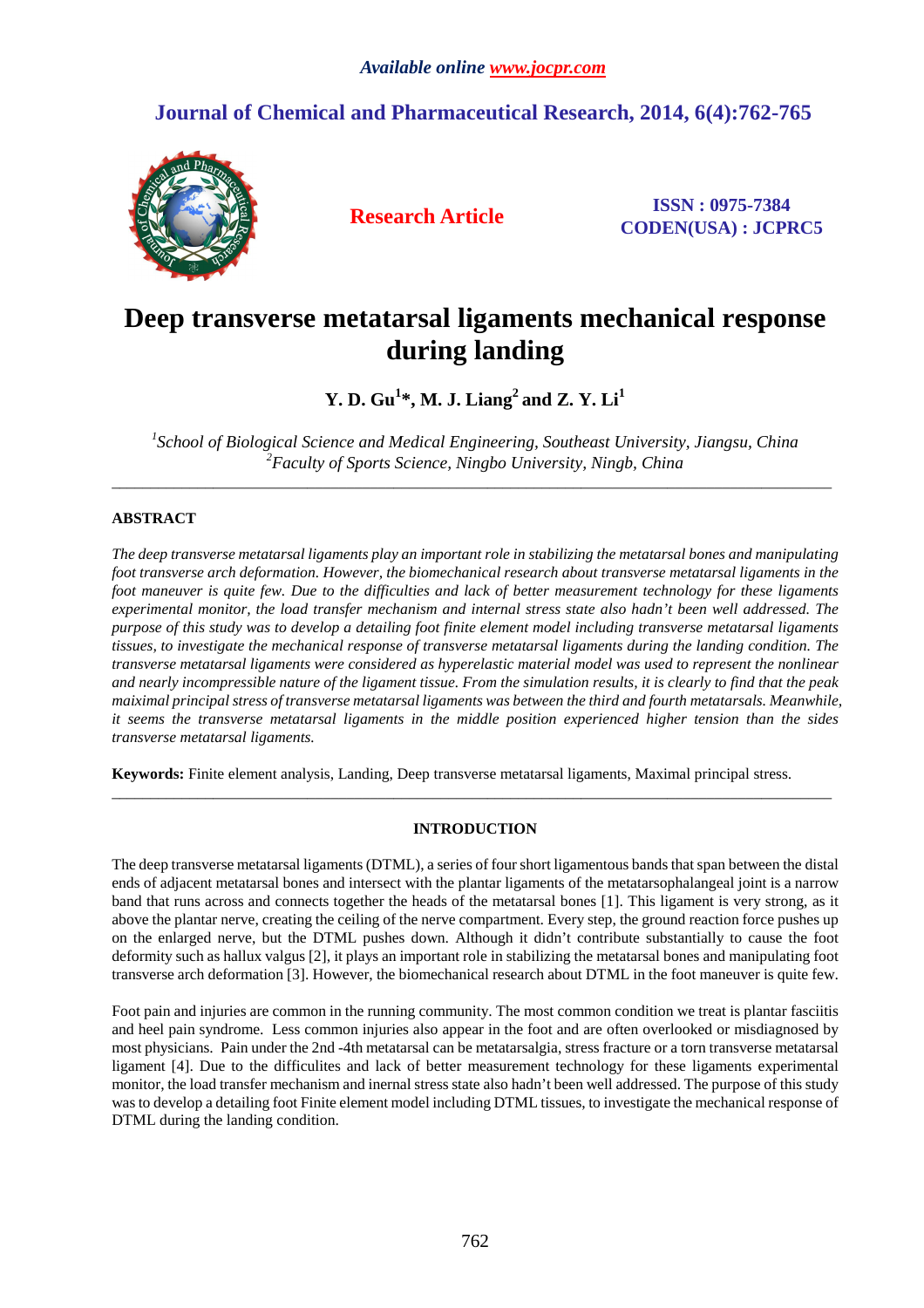## *\_\_\_\_\_\_\_\_\_\_\_\_\_\_\_\_\_\_\_\_\_\_\_\_\_\_\_\_\_\_\_\_\_\_\_\_\_\_\_\_\_\_\_\_\_\_\_\_\_\_\_\_\_\_\_\_\_\_\_\_\_\_\_\_\_\_\_\_\_\_\_\_\_\_\_\_\_\_* **EXPERIMENTAL SECTION**

The foot model was developed through the reconstruction of 3D CT scan of the right foot of a normal male volunteer. This detailed foot model developing methods were illustrated in Gu et al. [5], in particularly, DTML were built through the Solidworks 2010 (Solidworks Corporation, Massachusetts, USA) to form solid models (Fig.1), defining by connecting the corresponding attachment position on the bones [6]. All the foot bones were considered as one layer material, and the mechanical properties of foot tissues were assigned according to the FE model developed by Gu et al.[5]. For DTML materials, the hyperelastic material model was used to represent the nonlinear and nearly incompressible nature of the ligament tissue. Mooney–Rivlin strain energy potential was adopted with the form

$$
W = C_1 (l_1 - 3) + C_2 (l_2 - 3)
$$

$$
(1)
$$

Where W is the strain energy per unit of reference volume,  $C_1$  and  $C_2$  are material parameters, in which material constants C<sub>1</sub> and C<sub>2</sub> of 1.687 and 0.106 (kg/cm<sup>2</sup>) were adopted from Hirokawa and Tsuruno [7] ligament experimental results.



**Fig.1 The illustration of DTML solid models** 

The subject who experienced CT scan, also completed a biomechanical testing to measure the forefoot transverse deformation during initial landing. A Qualisys Motion Capture System (Qualisys, Gothenburg, Sweden), collected digital data from reflective markers on the first and the fifth metatarsal head (Fig.2). The initial landing force around 100N was also applied at the plate of the finite element model as the loading condition.



**Fig.2 The experimental measurement (a) and simulation prediction (b) methods of the forefoot transverse deformation RESULTS**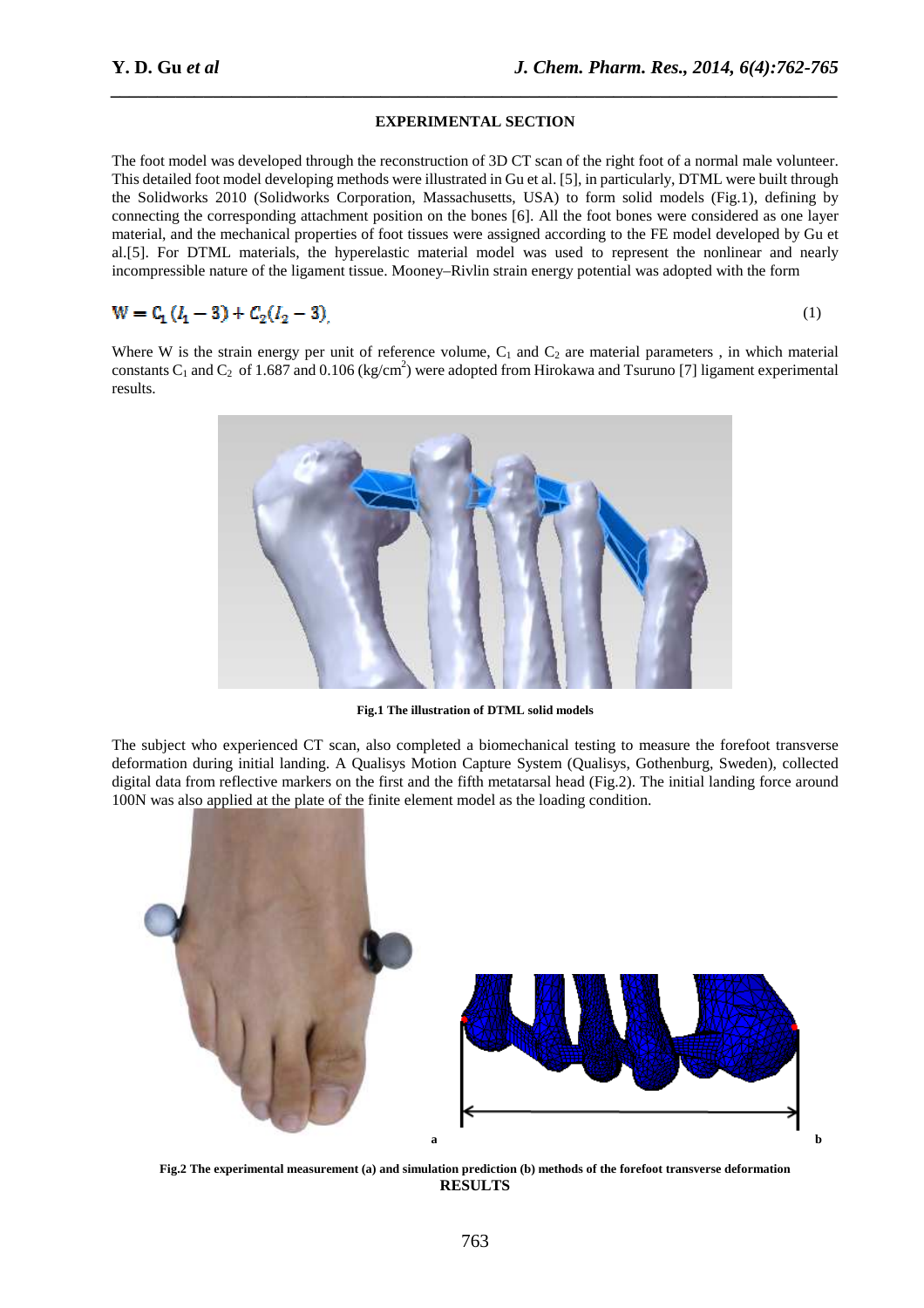The forefoot transverse deformation, which measured the distance through the first and the fifth metatarsal, was showed in Fig.3. In the initial landing stage, simulated forefoot transverse deformation is in good accordance with the measured values.

*\_\_\_\_\_\_\_\_\_\_\_\_\_\_\_\_\_\_\_\_\_\_\_\_\_\_\_\_\_\_\_\_\_\_\_\_\_\_\_\_\_\_\_\_\_\_\_\_\_\_\_\_\_\_\_\_\_\_\_\_\_\_\_\_\_\_\_\_\_\_\_\_\_\_\_\_\_\_*



**Fig.3 The forefoot transverse deformation during initial landing** 

Fig.4 shows the maximal principal stress distribution of DTML in the initial landing condition. It is clearly to find that the peak maiximal principal stress of DTML was between the third and fourth metatarsals. Meanwhile, it seems the DTML in the middle position experienced higher tension than the lateral and medial sides of DTML.



**Fig.4 The maximal principal stress distribution of DTML during landing( From left to right view is foot lateral side to medial side)** 

### **DISCUSSION**

Under forefoot initial landing condition, the finite element model predicted a similar profile of forefoot transverse deformation. The foot motion analysis could be one of effectively methods to evaluate the accuracy of finite element model. Most foot computational analysis in the literatures [8, 9] usually looking into the long arch deformation, in this case, the forefoot transverse arch deformation always been neglected. This study not only investigated the forefoot deformation trend during landing, but also found that the middle DTML playing more important role to restrict the forefoot expand than the two side parts. But it must point out that the landing force applied in the simulation was just in initial contact stage, therefore, the DTML mechanical response under high loading force shall be investigated in the further analysis.

### **Acknowledgements**

This work was financially supported by the China Postdoctoral Science Foundation (2013M531240), and SRF for ROCS, SEM.

### **REFERENCES**

[1] DM Maric; PF Meier, SK Estreicher, *Mater. Sci. Forum,* **1992,** 83-87, 119.

[2] H Kura; ZP Luo; KN An, *Clin Orthop Relat Res.* **1998**, 354, 235-240.

[3] M Zanetti; D Weishaupt, *Seminars in Musculoskeletal Radiology*. **2005**, 9, 175-186.